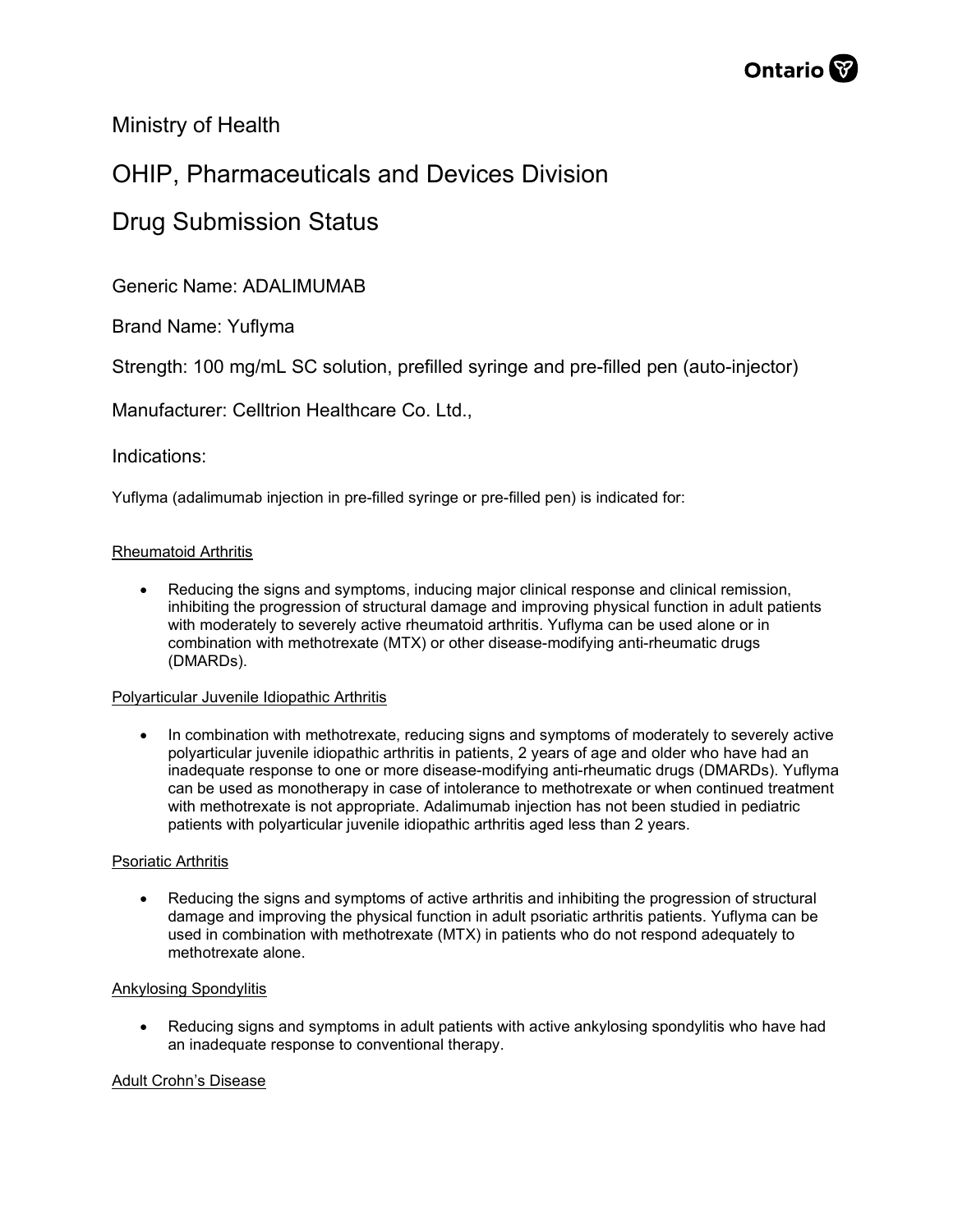

• Reducing signs and symptoms and inducing and maintaining clinical remission in adult patients with moderately to severely active Crohn's disease who have had an inadequate response to conventional therapy, including corticosteroids and/or immunosuppressants. Yuflyma is indicated for reducing signs and symptoms and inducing clinical remission in these patients if they have also lost response to or are intolerant to infliximab.

#### Adult Ulcerative Colitis

• Treatment of adult patients with moderately to severely active ulcerative colitis (UC) who have had an inadequate response to conventional therapy including corticosteroids and/or azathioprine or 6-mercaptopurine (6-MP) or who are intolerant to such therapies. The efficacy of adalimumab injection in patients who have lost response to or were intolerant to TNF blockers has not been established.

#### Hidradenitis Suppurativa

• Treatment of active moderate to severe hidradenitis suppurativa in adult and adolescent patients (12 to 17 years of age weighing  $\geq$  30 kg) who have not responded to conventional therapy (including systemic antibiotics).

#### Plaque Psoriasis

• Treatment of adult patients with chronic moderate to severe plaque psoriasis who are candidates for systemic therapy. For patients with chronic moderate plaque psoriasis, Yuflyma should be used after phototherapy has been shown to be ineffective or inappropriate.

#### Adult Uveitis

• Treatment of non-infectious uveitis (intermediate, posterior and panuveitis) in adult patients with inadequate response to corticosteroids or as corticosteroid sparing treatment in corticosteroiddependent patients.

#### Pediatric Uveitis

• Treatment of chronic non-infectious anterior uveitis in pediatric patients from 2 years of age who have had an inadequate response to or are intolerant to conventional therapy, or in whom conventional therapy is inappropriate.

| Submission Type:                          | Date Submission<br>Received: | Date Submission<br>Deemed<br>Complete: | <b>Review Status:</b>   | <b>Funding Status:</b>                                                                        |
|-------------------------------------------|------------------------------|----------------------------------------|-------------------------|-----------------------------------------------------------------------------------------------|
| First Review:<br>(Initial)<br>Submission) | 04/10/2021                   | 03/02/2022                             | EO decision<br>rendered | Listed on the<br>Ontario Drug<br><b>Benefit Formulary</b><br>as Limited Use<br><b>Benefit</b> |